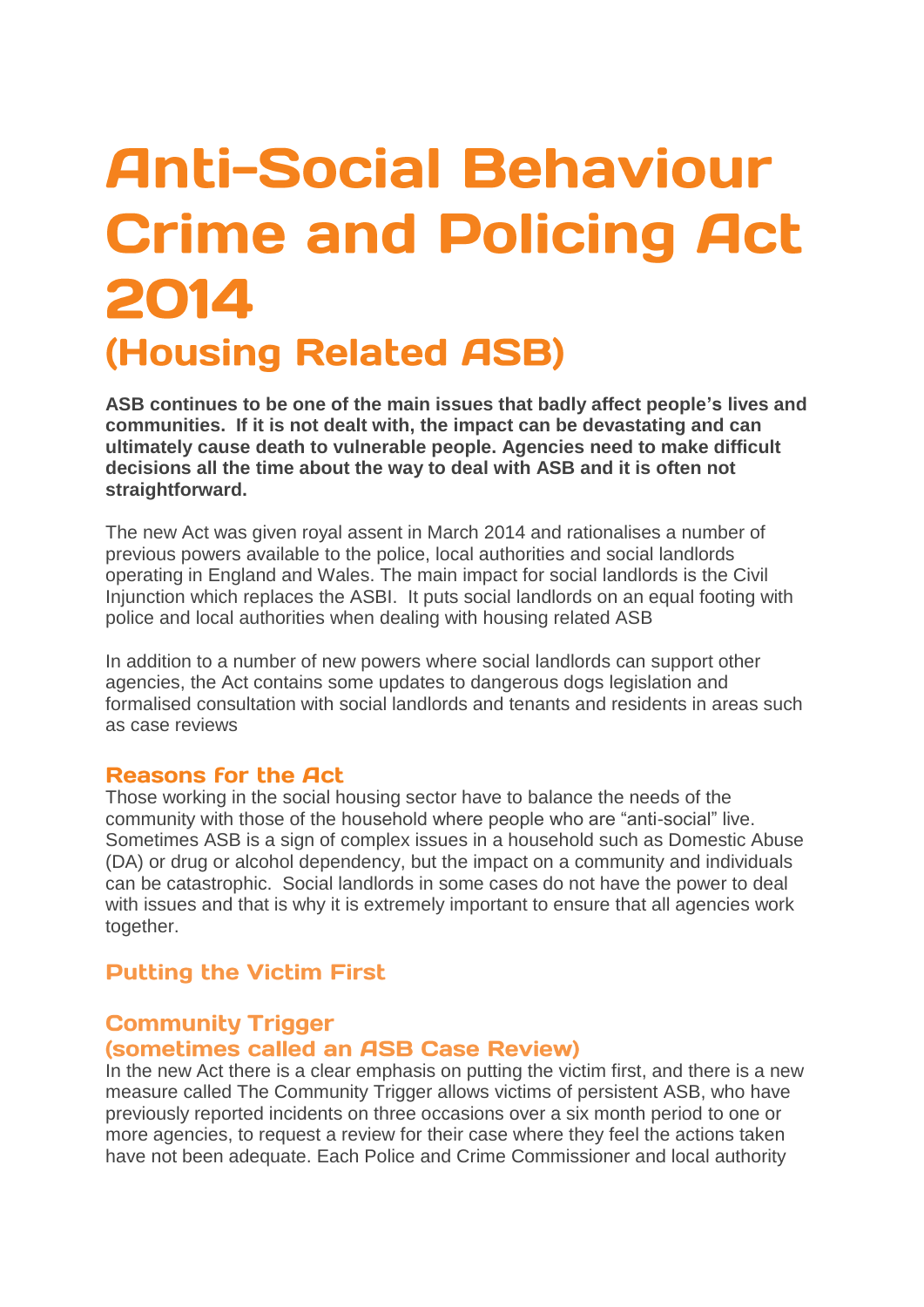area should have information on their website. Some areas have developed a joint working approach [\(www.southwalescommunitytrigger.wales\)](http://www.southwalescommunitytrigger.wales/)

# **Community Remedy**

This gives the community and victims a say in out of court response for low level crime and ASB. There is a requirement that Police Community Support Officers should consult with members of the public and community reps. The person must admit the incident and there needs to be evidence. A Community Remedy document should be produced which should include a range of responses such as reparation, restorative justice or rehabilitation. An action plan should then be agreed.

# **The New Tools and Powers**

There are 6 new measures which rationalise a number of previous powers available to the police, local authorities and social landlords. Some focus on out of court action and give perpetrators the opportunity to change their behaviour and address underlying issues.

- 1. **Civil Injunctions** The aim is to nip ASB in the bud before it escalates. The injunction can include conditions and requirements for the person to address the underlying causes. RSLs can apply for these
- 2. **Criminal Behaviour Orders** These allow a criminal court to issue an order against any person convicted of an offence in order to tackle persistent ASB and those engaged in criminal activity. Orders will include requirement to stop ASB and or criminal behaviour and to address underlying causes. Only Police and Local Authorities can apply for these
- 3. **Dispersal Powers** This requires a person committing or likely to commit ASB crime or disorder to leave an area for 48 hours. If the power is used in response to a complaint the victim should be kept informed . This can be used on anyone over the age of ten. Only Police and Police Support officers can use these powers
- 4. **Community Protection Notice** This is to stop a person over 16, business or organisation committing ASB (including noise nuisance) which spoils the communities' quality of life. This can be issued by RSLs
- 5. **Public Space Protection Order** This is to stop individuals or groups committing ASB in a public space and which has a detrimental effect on the community and is persistent and unreasonable. This can be issued by Local Councils after consultation with Police
- 6. **Closure Power** This is to quickly close premises which are being used, or likely to be used to commit nuisance or disorder. It can be issued out of court in the first instance, which can close the premises for up to 48 hours but can not stop the owner accessing the premises. A court order is needed to close the premises for up to 6 months. Councils and Police can apply for these.

The impact of ASB can be devastating for individuals and communities. The new Act is supposed to help social landlords and community members be better at tacking